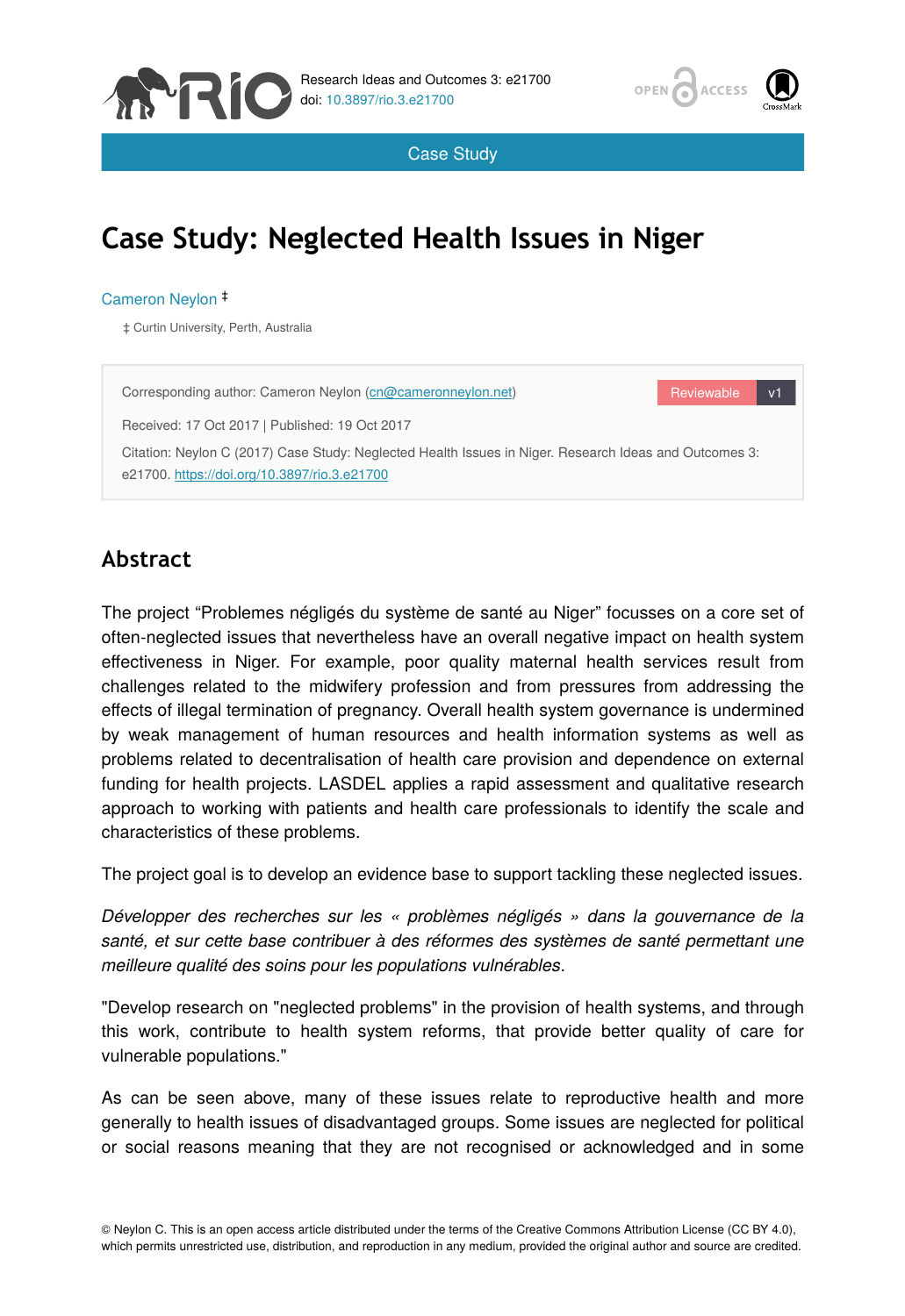cases are criminalised. Therefore there are profound issues of participant privacy, protection and even safety for this project. Data sharing therefore requires thoughtful anonymisation and selection.

The project group is Francophone with limited English language knowledge and the researchers and the context is largely in French. In common with much of Francophone Africa there has been limited development of Open Access to research outputs or Open Research Data agendas at governmental or funder levels. Outside of Canada and France there has been limited development of infrastructure, systems or policy relating to data sharing in the global francophonie specifically.

#### **Keywords**

health, neglected health issues, francophonie, language, research data, data management, data sharing, Niger

#### **Main Findings**

The main finding from this Case Study is the myriad ways in which English language hegemony creates challenges. This is not limited to infrastructure provision, or materials or resources, but includes fundamental assumptions of systems design that embed the assumptions of English language and Anglo-American culture deep within their working.

Secondary findings were that many online systems are not useable in the context of areas with limited internet bandwidth and high connectivity fees and that offline forms that can be sent by email are more appropriate. The issues of participant privacy, while serious, were possible to address in the production of aggregate anonymised data with appropriate support.

- The assumptions of English language and Anglo-American culture are deeply embedded in systems and policy design, and cultural assumptions that surround the Open Research agenda. These surface in, but are not limited to:
	- Challenges of communication with (generally English speaking) policy makers, implementers, infrastructures and trainers
	- Online systems, tools and training resources that are primarily English language
	- Deposition requirements for data infrastructures for English language metadata and description standards that privilege English expression
	- In some cases, concepts are deeply embedded within database schema and standards in ways which do not readily translate to French
- It is important to explain, as soon as possible, the issues of data management and data sharing to the researchers of the team involved and to gain sufficient support. In this case the project leader organized one informative workshop for developing a background knowledge in RDM.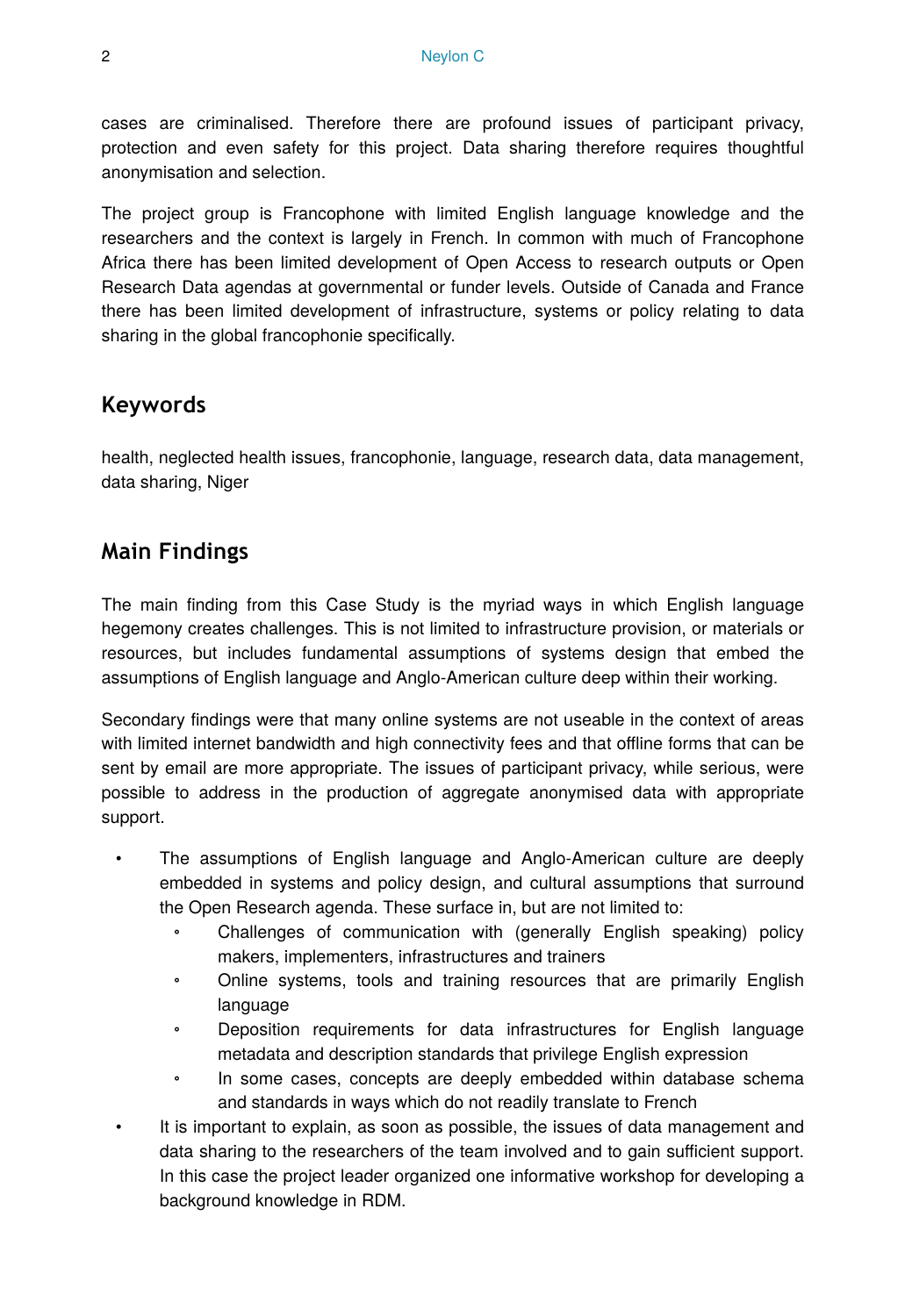- Guidelines and basic tools as data inventory are necessary.
- Good support and advice mitigates many of the challenges of appropriate anonymisation and participant protection, at least on a small scale
- Online systems, including DMP tools and standard video and audio call technologies are not sufficiently reliable to provide good support to many parts of the world where network bandwidth is insufficient or overly expensive.

## **Awareness and pre-existing capacity for managing and examining data**

The project team and LASDEL had limited experience of data management planning and approaches for data sharing. LASDEL's team worked largely separately from each other, holding research materials individually until late in the process. It was noted that the training and workshops provided through the Pilot Project would have been valuable at the team level.

#### **The development of data management plans**

The development of the DMP was challenging and required substantial support. Multiple versions of the DMP can be found in the project data package (Neylon 2017). Technical issues with the online system are noted below. The lack of previous experience and language challenges meant that the iterative process of developing the DMP was dependent on the contribution of the Francophone advisor. This involved substantial effort and iterations to develop the final DMP.

Aside from the specific technical and language issues, the challenge of support materials in French, and relevant to the local context in Niger was an issue. In practice a high level of personal support was able to address this. However this is unlikely to be scalable to all projects, even in the context of a relatively small funder.

## **Tools and systems: Experience of use in developing world context**

Online tools for data management planning were not appropriate given the reliability of network access for the LASDEL group. Document templates that could be emailed and worked on were much more appropriate. The existence of the French-language version DMP was of value.

Throughout the Pilot Project materials were provided in French translation. This created challenges both in terms of timelines and cost, but also challenges of ensuring correct and idiomatic translation. Without substantial support from Francophone expert advisors and program officers large parts of this interaction would not have been possible.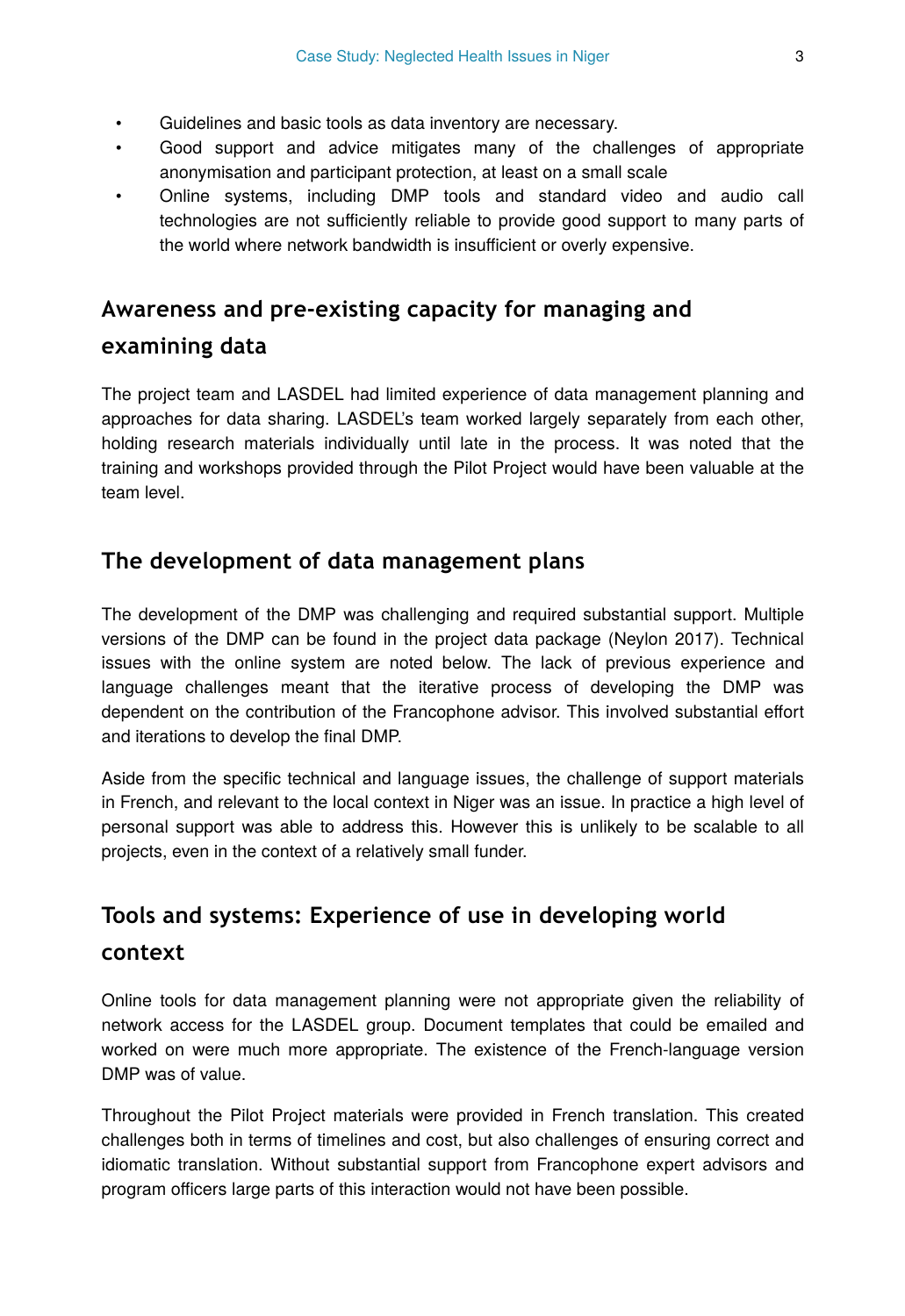Translation from a specific English technical idiom into the equivalent specific French technical idiom is a highly specialised task. Automated tools are useful for general person to person communication but for either broadcast training materials and tools or wider dissemination of results much greater human intervention is required.

In addition to this, as the project engaged with DataFirst to explore data deposition a series of issues with data sharing platforms became evident, particularly the requirement for English-language metadata and description standards. This raised issues of costs but also of compatibility with the local context of data collection. Concerns of accurate translation into schema and standard descriptions derived from Anglo-American English language technical idioms that embed both English grammar and specific technical meanings that are not common to general use create substantial resource and user interface challenges.

#### **Challenges of implementation and data sharing**

The challenges of language are addressed above and issues of network availability were also touched on. If data sharing is intended beyond the local context then the challenges of network capacity also imply that the platforms used for data sharing will be outside the local context. In the case of the LASDEL project DataFirst (UCT, South Africa) was selected as an appropriate data platform. Questions of the balance between local provision, and the resourcing and capacity building that this implies, and shared provision away from the local context are challenging to resolve through any simple solutions and will likely need to be addressed on a case by case basis.

The potential challenges for anonymisation and research participant protection were addressed through focussing on the release of aggregate data and research protocols. For management and archive purposes raw data including anonymised interview transcripts is to be deposited at DataFirst under restricted access. DataFirst provides high levels of security appropriate to controlling access to these sensitive materials while simultaneously providing robust archiving for the future. However some data such as document protocols, survey methodologies, interviews canvas and results analysis will be available publicly.

Throughout there were challenges relating to the expertise with data sharing. It appears unlikely that the progress made could have been achieved without significant and ongoing support taking substantial resources in terms of time and expertise. In particular the challenges of understanding the issues in context, and therefore in French, combined with appropriate technical expertise places limits on the availability of people appropriate to provide this support.

#### **Changing culture and the role of policy**

The LASDEL group represents the Case Study in which the most significant change in practice was observed. In part this was related to their initial position, in which the idea of data sharing was relatively new, and in part down to the high level of support provided in